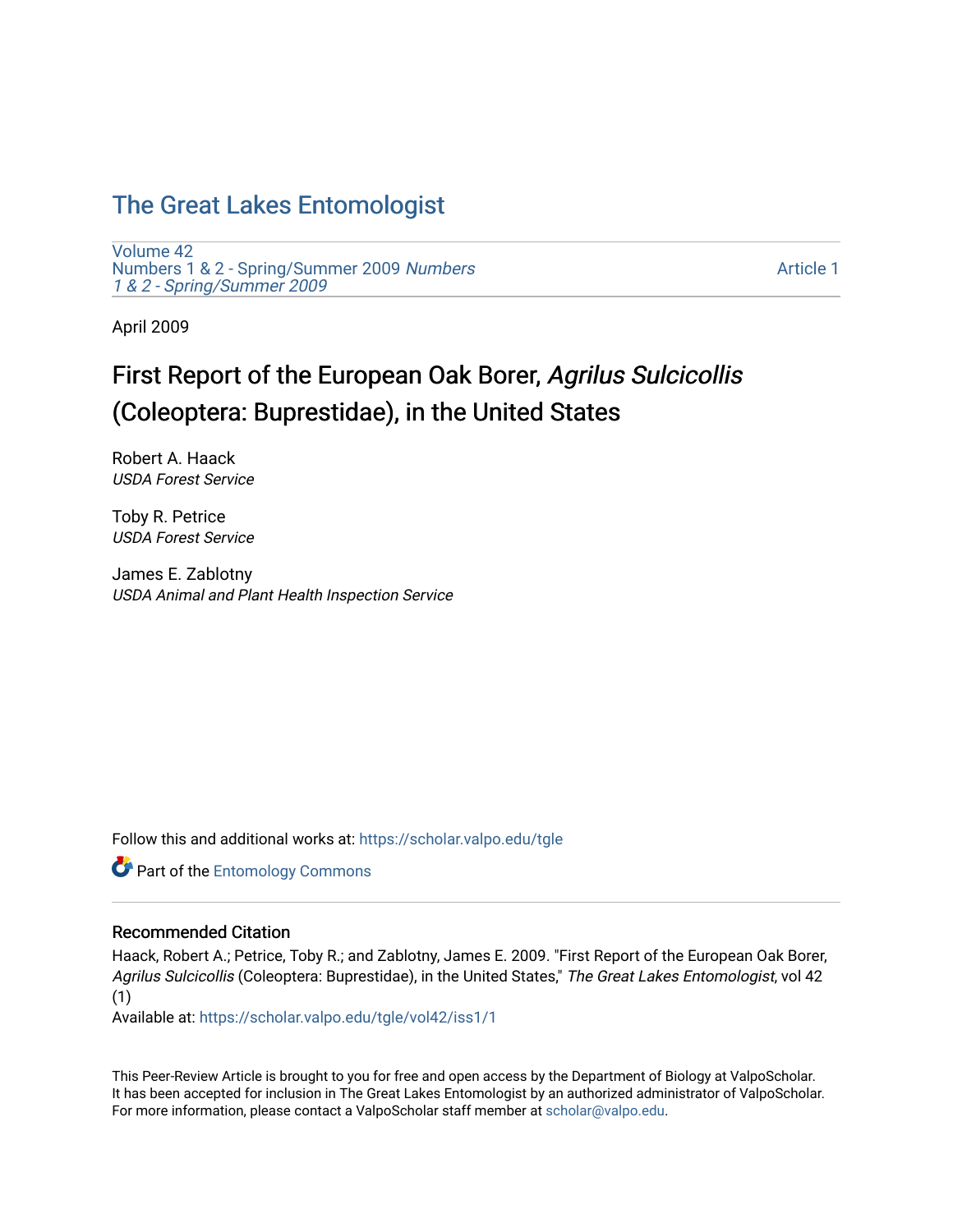2009 THE GREAT LAKES ENTOMOLOGIST 1

### **First Report of the European Oak Borer, Agrilus sulcicollis (Coleoptera: Buprestidae), in the United States**

Robert A. Haack,<sup>1</sup> Toby R. Petrice,<sup>1</sup> and James E. Zablotny<sup>2</sup>

#### **Abstract**

*Agrilus sulcicollis* Lacordaire was first reported in North America from Ontario, Canada in 2008; specimens were collected in the field on red oak (*Quercus rubra* L.), on sticky traps, and also found in insect collections that dated from 1995. After hearing of this discovery in Ontario, unidentified *Agrilus* specimens that had been collected in Michigan during recent field studies of the emerald ash borer, *Agrilus planipennis* Fairmaire, were examined. As a result, *A. sulcicollis* specimens were identified that had been collected in four Michigan counties during 2003 to 2008: Ingham, Oakland, Saint Clair, and Washtenaw. All Michigan specimens had been collected from sticky traps or reared from English oak, *Q. robur* L. This is the first establishment record of *A. sulcicollis* in the United States. In addition, *A. sulcicollis* adults were collected on sticky traps in Monroe and Orleans counties, New York, during surveys in 2009 that targeted *A. planipennis*. In Europe, *A. sulcicollis* infests primarily oak. Information is provided on U.S. collection records, U.S. port interception records, and basic life history data of *A. sulcicollis*.

**\_\_\_\_\_\_\_\_\_\_\_\_\_\_\_\_\_\_\_\_**

The European oak borer, *Agrilus sulcicollis* Lacordaire (Coleoptera: Buprestidae), was first reported as established in North America in Canada by Jendek and Grebennikov (2009). After identifying the initial Canadian specimen in 2008, which had been collected in 2006 on a sticky trap near London, Ontario, E. Jendek and V. V. Grebennikov went to southern Ontario in 2008 to look for additional specimens in the field as well as in private and university insect collections. They found several specimens that had been collected from multiple sites in Ontario from 1995 to 2008 (Jendek and Grebennikov 2009). After hearing of this discovery in late 2008, we examined unidentified *Agrilus* specimens that we had collected in Michigan during previous field studies of the emerald ash borer (EAB), *Agrilus planipennis* Fairmaire. As detailed below, some of our unknown *Agrilus* specimens were subsequently identified as *A. sulcicollis.* In this paper, we provide details of the first reported collections of *A. sulcicollis* in the United States, *Agrilus* interception records at U.S. ports of entry, and information on the life history of *A. sulcicollis*.

**Michigan collections of** *A. sulcicollis***.** After the discovery of EAB in southeastern Michigan in 2002 (Haack et al. 2002), we conducted several EAB field studies in southern Michigan each year starting in 2003. In most of these field studies, we used either purple panel traps (Champion Box Co., Cedaredge, CO), girdled ash trees, or freshly cut ash logs along with sticky traps to catch EAB adults during their major flight season (June-August). We applied Pestick (Phytotronics Inc., Earth City, MO) directly to the purple panel traps while

<sup>1</sup> USDA Forest Service, Northern Research Station, 1407 S. Harrison Road, East Lansing, MI 48823 (e-mail rhaack@fs.fed.us).

<sup>2</sup> USDA Animal and Plant Health Inspection Service, Plant Protection and Quarantine, 11200 Metro Airport Center Drive, Suite 140. Romulus, MI 48174.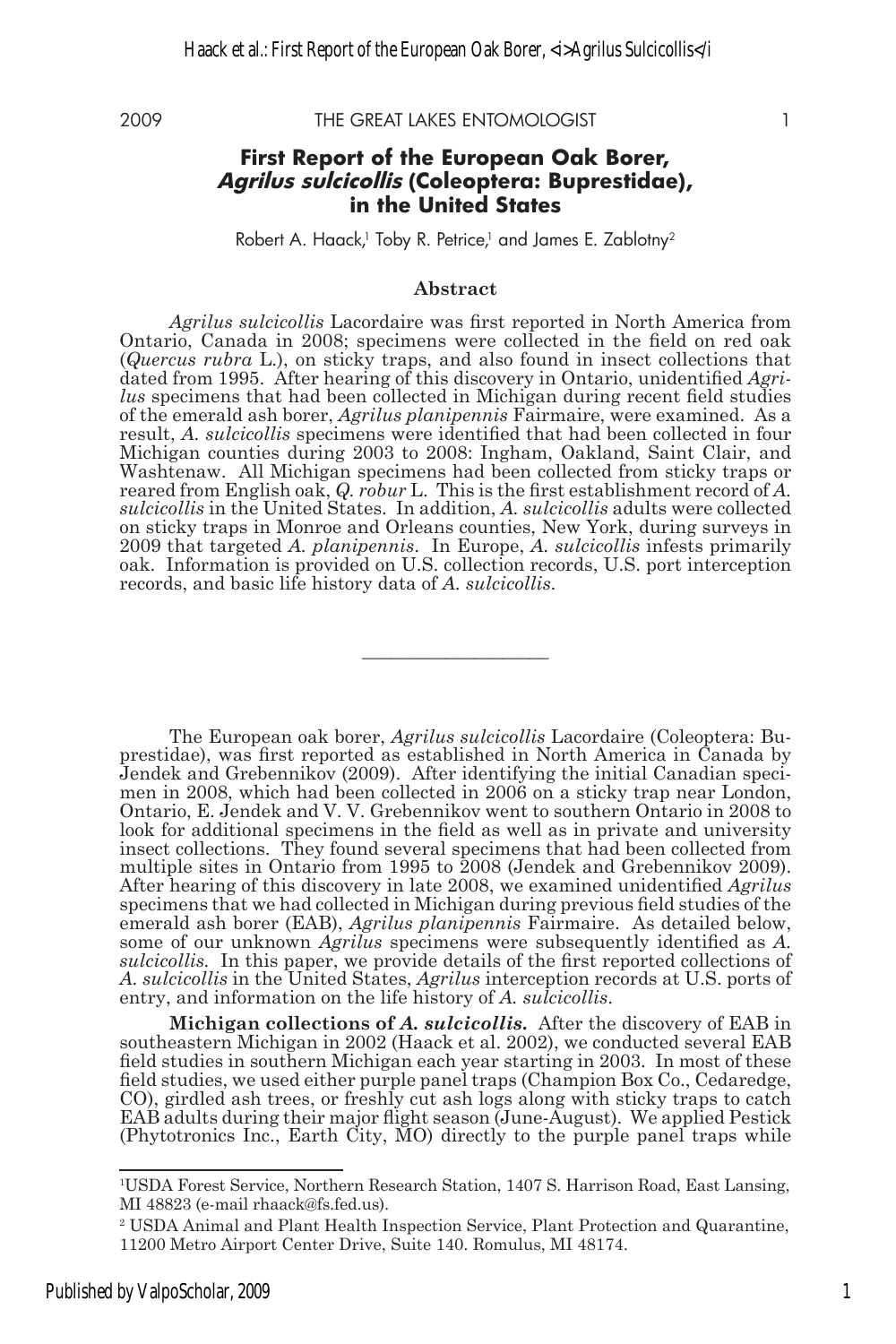2 THE GREAT LAKES ENTOMOLOGIST Vol. 42, Nos. 1 & 2

Tanglefoot (Tanglefoot Company, Grand Rapids, MI) was applied to stretch wrap (JC Parry and Sons, Baltimore MD) after we had wrapped a band about 30-cm-high around the circumference of the girdled trees and ash logs. In most cases, we collected only the EAB adults that were captured on the sticky traps, but occasionally we collected all *Agrilus* specimens. Therefore, our selection of field sites in these particular studies was based on the presence of EAB and its host tree (ash, *Fraxinus* spp.), rather than sites that would have been more promising for collection of *A. sulcicollis*, i.e., sites with an abundance of its major host - oak, *Quercus* spp.

Overall, we collected specimens of *A. sulcicollis* from four Michigan counties as of December 2008 (Ingham, Oakland, Saint Clair and Washtenaw), with the earliest collections from three counties in 2003, which was the first year of our EAB field work. Because collections from sticky traps were made at irregular time periods, exact collection dates cannot be provided. Therefore, we present either a range of dates that covers each particular trapping period or a single date that reflects the day on which the collection was made. At first only males were positively identified based on genitalia (Bílý 1982, Zablotny 2009). Initial identifications were made by James E. Zablotny (USDA APHIS, Romulus, MI), with final confirmation made by Natalia J. Vandenberg [USDA ARS Systematic Entomology Laboratory (SEL), Washington, DC] and Richard L. Westcott (SEL taxonomic specialist in Buprestidae, Salem, OR). The specimens listed below are currently located at the USDA APHIS office in Romulus, MI.

**Efforts to** c**ollect** *A. sulcicollis* **in additional U.S. states in 2009.**  Following the initial discovery of *A. sulcicollis* in the United States in early 2009, sticky-trap collections from the national EAB survey efforts in Iowa, Minnesota, New York, and Tennessee were examined for *A. sulcicollis* and other exotic buprestid species. *Agrilus sulcicollis* was found only in samples from New York. Details are given below.

**New United States records in chronological order.** Michigan: Washtenaw Co.,  $1 \text{ }\mathcal{S}, 3 \text{ }\mathcal{Q},$  Northfield Twp., Lat  $42.35$  N, Long  $-83.73$  W,  $15-30$ May 2003, sticky trap on 50-cm-long freshly cut ash bolt suspended vertically near ground for use in EAB dispersal study, Toby R. Petrice collector. This specimen was tentatively identified as *A. sulcicollis* by J. E. Zablotny on 6 February 2009, and later confirmed as *A. sulcicollis* by N. J. Vandenberg and R. L. Westcott on 23 February 2009.

Oakland Co.,  $3\zeta$ ,  $5\zeta$ , Kensington Metro Park, Lat  $42.53$  N, Long -83.65W, 4-23 June 2003, sticky trap on 1-m-long freshly cut ash log suspended vertically near ground for use in EAB dispersal study, Toby R. Petrice collector.

Saint Clair Co.,  $1 \nsubseteq$ ,  $42.90 \text{ N}$ , Long  $-82.85 \text{ W}$ ,  $12.24 \text{ June } 2003$ , collected on sticky band trap on trunk of a girdled ash tree, Toby R. Petrice collector.

Ingham Co., 19  $\circ$ , 25  $\circ$ , 3 undetermined sex, Michigan State University Tree Research Center, Lat 42.67 N, Long -84.47 W, multiple dates from June 2005 to July 2006, reared in the laboratory from trunk and branch sections of naturally infested English oak, *Quercus robur* L., trees, Leah S. Bauer and Deborah L. Miller, collectors.

Ingham Co.,  $1 \circled{3}$ ,  $17 \circled{2}$ , Lansing, Washington Park, Lat 42.71 N, Long -84.56 W, Crego Park, Lat  $42.72$  N, Long -84.52, 29 May - 30 July 2007; 3  $\circ$ , 49 ♀, 1 undetermined sex, Lansing, Washington Park and Crego Park, 9 June - 30 July 2008, collected on sticky purple panel traps used in EAB surveys, Tina M. Ciaramitaro and Therese M. Poland, collectors.

In addition, during surveys conducted in southern Michigan in 2009, *A. sulcicollis* was again collected in Ingham and Oakland Counties. Collection details are provided below.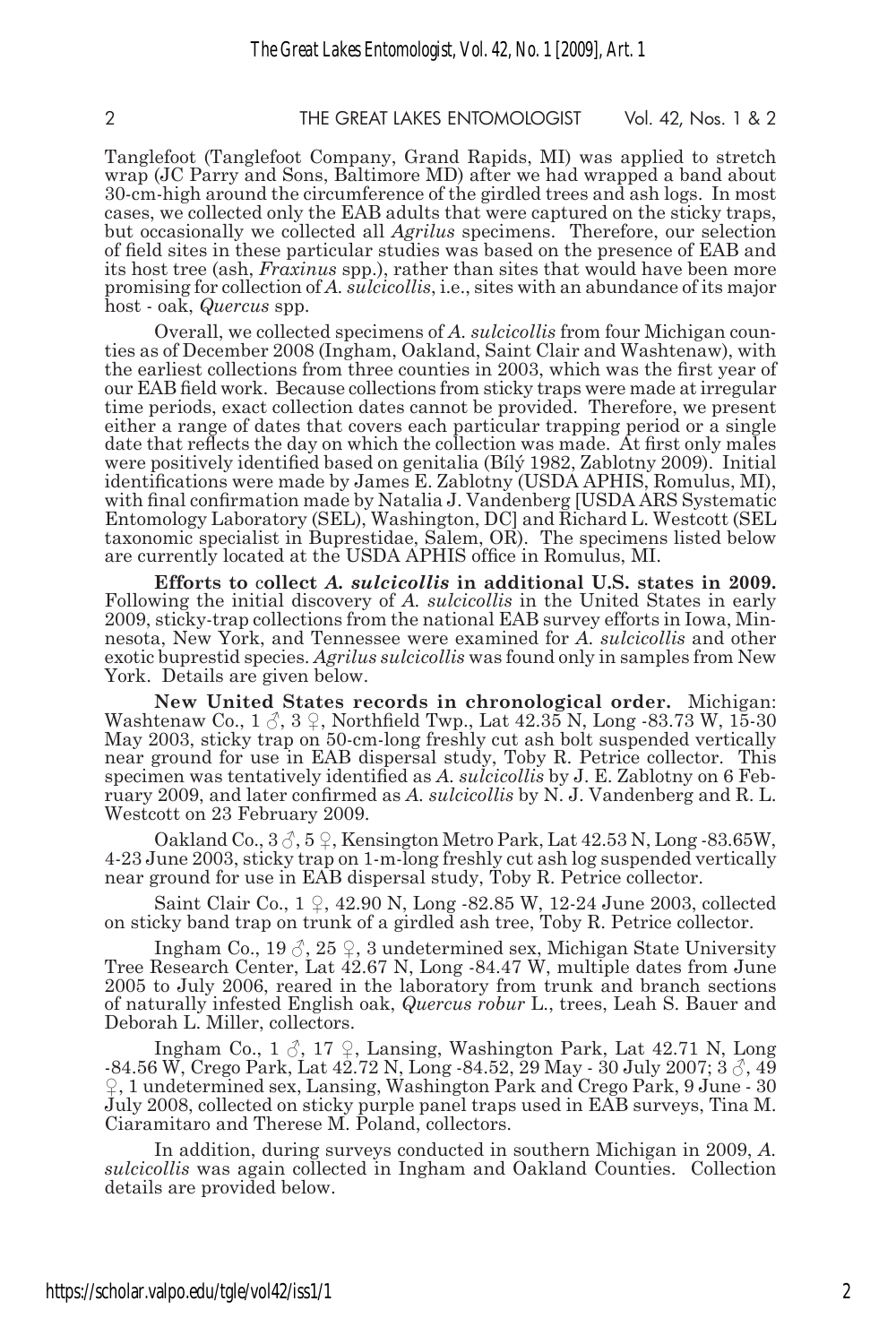Ingham Co.,  $1 \land 4 \lor$ , Michigan State University Tree Research Center, Lat  $42.67$  N, Long  $-84.47$  W,  $29$  May  $-12$  June 2009, trapped on yellow sticky cards (15 × 30 cm) placed on branches with live foliage in lower canopy of *Q. robur* trees, Toby R. Petrice collector*.*

Oakland Co.,  $1 \circled{3}$ ,  $1 \circled{2}$ , Kensington Metro Park, Lat 43.54 N, Long -83.66 W, 5-21 May 2009, sweep net collection beneath oak tree, Brian B. Sullivan collector (James R. Manor, USDA APHIS, personal communication).

New York: Monroe Co., 2 ♀, along Redman Road, Brockport, Lat 43.20 N, Long -77.97 W, 22 June 2009, purple panel trap, part of 2009 EAB survey, collected by Forecon Inc. staff. This specimen was tentatively identified by J. E. Zablotny as *A. sulcicollis* on 13 August 2009 and later confirmed on 12 November 2009 by N. J. Vandenberg. One specimen retained at the U.S. National Museum.

Orleans Co., 1 ♀, along Center Rd., near Kendall, Lat 43.30 N, Long -78.06 W, 22 June 2009, purple panel trap, part of 2009 EAB survey, collected by Forecon Inc. staff. J. E. Zablotny provided the final identification on 13 November 2009.

**U.S. interception history.** USDA APHIS (Animal and Plant Health Inspection Service) has maintained an electronic database (PESTID, formerly named PIN or Port Information Network) of pest interceptions at U.S. portsof-entry since 1984 (Haack 2006). From 1984 through 2008 there were 35 interceptions of borers identified to the genus *Agrilus* that were found in wood packaging materials (mostly crating and dunnage, which is often used to brace cargo) associated with imports. Given that most wood borers are usually intercepted in the larval stage, identification is often made only to the family or genus level (Haack 2006). Identification to the species level was made for only 1 of the 35 interceptions and those individuals were identified as *A. sulcicollis.* On that occasion three live adults and one live larva were intercepted in California on dunnage from Belgium in 1986. The 35 *Agrilus* interceptions originated from at least 11 countries: most originated from Belgium (15), followed by Germany (5), Italy (3), China (2), and France (2). The *Agrilus* interceptions were made in 13 U.S. states. Most interceptions of *Agrilus* occurred in Ohio (9), followed by California (7), Alabama (5), and Texas (4). We do not know the country of origin of the *A. sulcicollis* populations now established in North America, where they first became established, or by what pathway they entered North America, however infested wood packaging material is suspected.

**Description.** A detailed description of *A. sulcicollis* was presented by Bílý (1982) and Jendek and Grebennikov (2009). Color photos of the adults are presented in Bílý (2002), Jendek and Grebennikov (2009), and Zablotny (2009), with line drawings of the adults and male genitalia in Bílý (1982), and a description and drawing of the larva in Palm (1962). Briefly, adults are 5 - 9 mm long, elongate, variable in color with the dorsal portion being shades of metallic bronze, green, violet, and blue. Most Michigan specimens are blue to blue green (Zablotny 2009).

**Diagnosis.** Another non-native *Agrilus* species that is common in much of eastern North America is *A. cyanescens* Ratzeburg. The blue form of *A. sul- cicollis* is very similar in appearance to *A. cyanescens* (Jendek and Grebennikov 2009, Zablotny 2009). Adults of the two species are similar in length with both having an incised or emarginate apex on the last abdominal sternite (= ventrite). In profile, *A. sulcicollis* is more elongate than *A. cyanescens*. In adult males, the medial portion of the venter is densely pubescent in *A. sulcicollis* but glabrous in *A. cyanescens*, and the second visible abdominal ventrite is tuberculate in *A. sulcicollis* but not in *A. cyanescens* (Jendek and Grebennikov 2009). Similarly, the medial portion of the prosternum in adult males is densely pubescent in *A. sulcicollis* but glabrous or weakly pubescent in *A. cyanescens* (Zablotny 2009).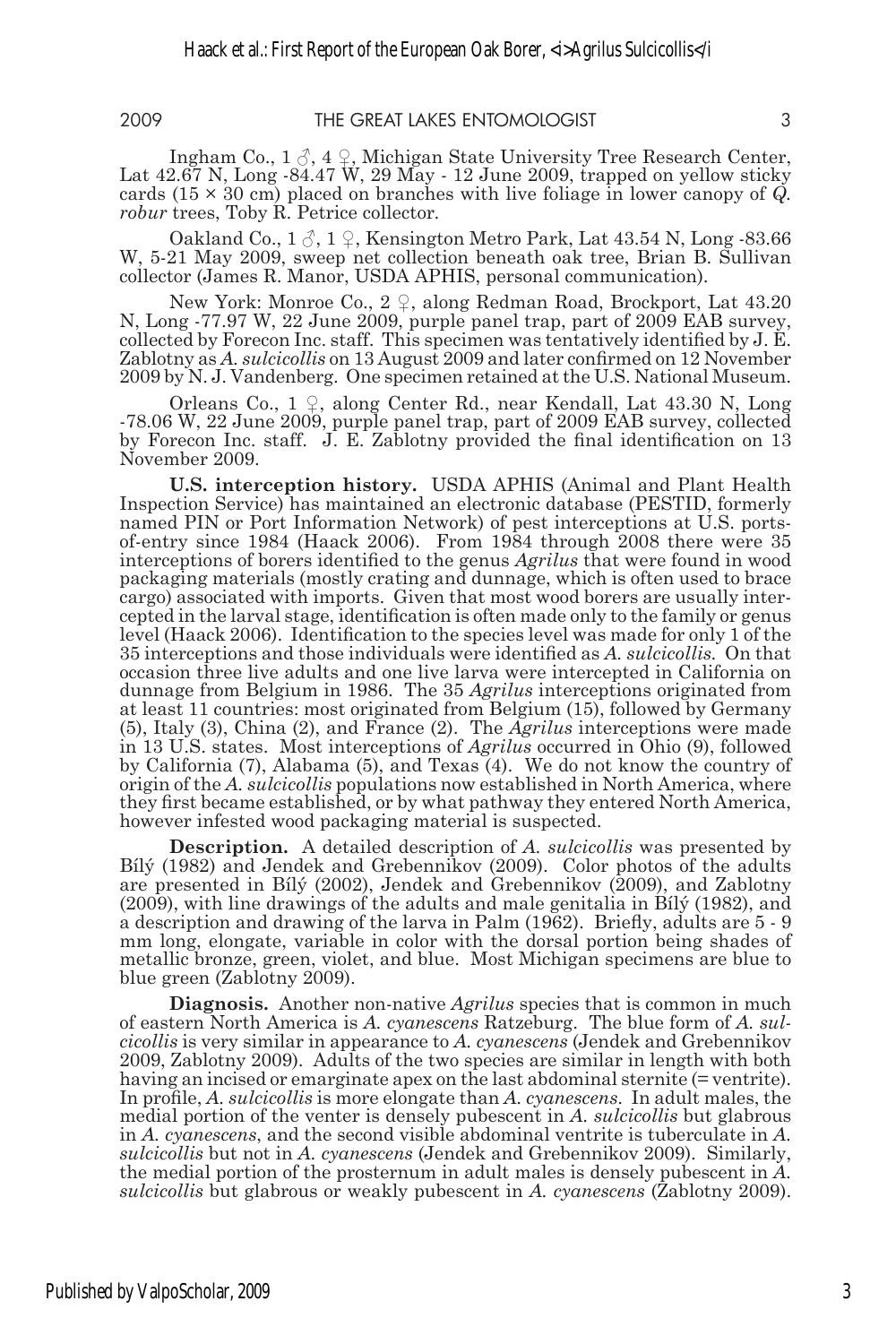#### 4 THE GREAT LAKES ENTOMOLOGIST Vol. 42, Nos. 1 & 2

Males of *A. sulcicollis* have a strongly asymmetrical aedaegus, but the aedaegus is symmetrical in *A. cyanescens* (Bílý 1982, Jendek and Grebennikov 2009, Zablotny 2009). In addition, Zablotny (2009) lists additional morphological differences, including (a) a shallow groove on the vertex and frons of *A. cyanescens*  that is absent from the vertex and frons of *A. sulcicollis*, and (b) short prehumeral carinae and a wide medial depression on the pronotum of *A. sulcicollis*, while in *A. cyanescens* the prehumeral carinae and medial depression are usually absent or not distinct.

**Common Name.** The common name "European oak borer" was approved as the English common name for *A. sulcicollis* by the Entomological Society of Canada in January 2009 (Jendek and Grebennikov 2009). The same common name was submitted by the first author to the Common Names Committee of the Entomological Society of America in 2009.

**Range.** The native range of *A. sulcicollis* encompasses nearly all of Europe: from Scandinavia to Italy and Spain to Russia. In Europe, *A. sulcicollis* expanded its range recently, being first reported in the United Kingdom in 1992 (Alexander 2003). A range map is shown in Jendek and Grebennikov (2009) and on the Fauna Europaea webpage: <http://www.faunaeur.org/>. In North America, *A. sulcicollis* has been reported in Ontario, Canada (Jendek and Grebennikov 2009) and most recently Michigan and New York (this paper) (Fig. 1). It is likely that *A. sulcicollis* is already present in other parts of North America and will continue to spread.

**Principal hosts.** In Europe, *A. sulcicollis* utilizes species of oak (*Quercus*) as its primary hosts, including *Q. cerris* L., *Q. frainetto* Ten., *Q. petraea* (Mattuschka) Liebl., *Q. pubescens* Willd., *Q. robur*, and *Q. suber* L. (Bílý 2002, Jendek and Grebennikov 2009). In addition, in Europe, *A. sulcicollis* has occasionally been reported to infest species of *Carpinus*, *Castanea,* and *Fagus* (Bílý 2002, Jendek and Grebennikov 2009). Although *A. sulcicollis* has apparently been reared from non-oak hosts, it has been reported as an oak specialist in Sweden (Hedin et al. 2008) and Switzerland (Moretti and Barbalat 2004). In Canada, adults that apparently had died as they emerged through the bark were dissected from the lower trunk of a red oak, *Quercus rubra* L., tree (Jendek and Grebennikov 2009). In Michigan, several specimens were reared in 2005 and 2006 from trunk and branch sections cut from English oak, *Q. robur,* trees that were growing in an experimental planting at Michigan State University, East Lansing, MI.

**Biology.** *Agrilus sulcicollis* usually has a 1-year life cycle in central Europe, but a 2-year life cycle occurs further north, e.g., Sweden (Palm 1962, Bílý 1982, 2002, Jendek and Grebennikov 2009). Adult flight occurs primarily during May through July in Europe. Adults feed on foliage of host plants and lay eggs singly on the bark surface usually in bark cracks along the trunk and major branches. Oviposition is most common on sun-exposed portions of trees and recently cut logs (Kappes and Topp 2004, Bouget 2005, Hedin et al. 2008, Lindhe et al. 2005, Vodka et al. 2009). Larvae tunnel in the cambial region at the sapwood-phloem interface as well as in the bark itself, especially when the bark is thick (Bílý 1982, 2002). Larvae construct pupal cells in the outer sapwood or in the outer bark. Pupation usually occurs in May and June. The sex ratio likely approaches 1:1. For example, of 47 *A. sulcicollis* specimens reared from *Q. robur* in Ingham County, MI, 19 were male, 25 were female, and 3 could not be determined.

**Impact.** Little is known about the impact of *A. sulcicollis* in North America. Given that collection records of *A. sulcicollis* are known from as early as 1995 in Canada and 2003 in the United States, with no associated reports of widespread oak mortality in either country, suggests that *A. sulcicollis* will be far less lethal to oaks than EAB has been to ash in North America (Poland and McCullough 2006). However, in Europe, *A. sulcicollis*, along with *A. biguttatus*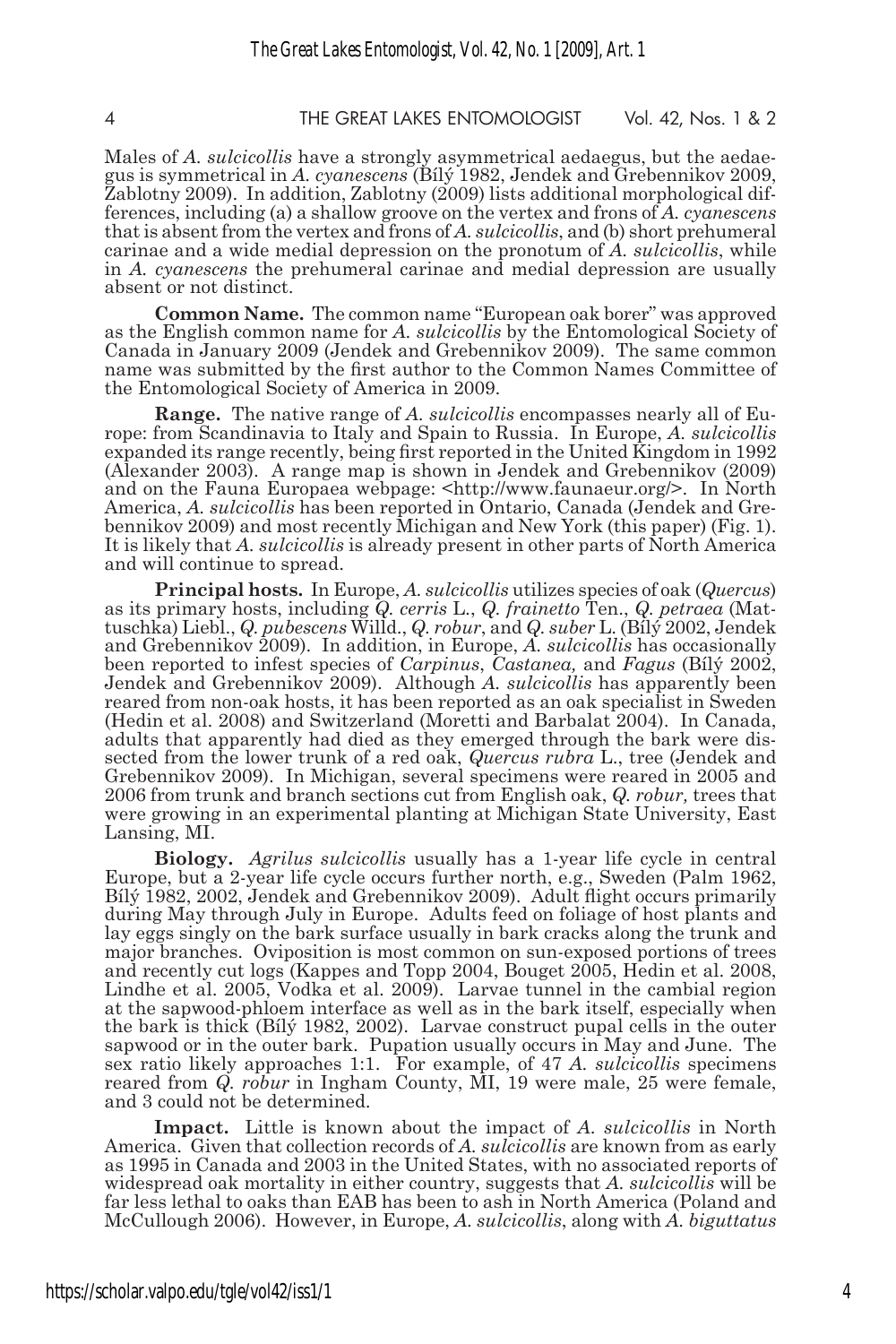2009 THE GREAT LAKES ENTOMOLOGIST 5



Fig. 1. Known distribution of *Agrilus sulcicollis* in North America as of December 2009, showing infested counties (shaded) in Michigan and New York (based on data in the present paper) and Ontario [based on Jendek and Grebennikov (2009)]. The four positive Michigan counties were (west to east; Ingham, Washtenaw, Oakland, and Saint Clair). The two positive New York counties were (west to east; Orleans and Monroe). Circles within the infested U.S. counties represent approximate locations where *A.*  $sulcioulli$  collections were made. Abbreviations are:  $CT =$  Connecticut,  $IL =$  Illinois,  $IN = Indiana$ ,  $MA = Massachusetts$ ,  $MI = Michigan$ ,  $NH = New Hampshire$ ,  $NJ = New$ Jersey, NY = New York, OH = Ohio, ON = Ontario, PA = Pennsylvania, VT = Vermont, and WI = Wisconsin.

(Fab.) and *A. angustulus* (Illiger), is commonly associated with oak mortality, especially in forests stressed by factors such as drought (Moraal and Hilszczanski 2000, Evans et al. 2004, Hilszczanski and Sierpinski 2006, Vansteenkiste et al. 2004).

In eastern North America, the twolined chestnut borer, *Agrilus bilineatus* (Weber), is the most lethal native *Agrilus* species infesting oaks, especially when the oak trees are stressed (Haack and Benjamin 1982, Dunn et al. 1986). It is interesting to note that in addition to rearing *A. sulcicollis* from *Quercus robur* trees in 2005 and 2006 in Michigan, we also reared *A. bilineatus* from the same trees*.* Unfortunately, given that we were not aware of *A. sulcicollis* at that time, we did not record any details on the frequency at which both *A. bilineatus* and *A. sulcicollis* occurred in the same logs and which species appeared to have attacked first based on the pattern of their larval galleries.

There are at least 42 native species of *Agrilus* that utilize oaks as hosts throughout the United States (Nelson et al.  $2008$ ), and at least 9 of these species occur in Michigan (Wellso et al. 1976). Perhaps the impact of *A. sulcicollis* in North America will be limited by this broad diversity of native oak-infesting *Agrilus* species, both through direct competition when infesting the same oak tree as well as the likely coevolved defenses that North American oaks have developed against *Agrilus* borers. However, it is still early in the invasion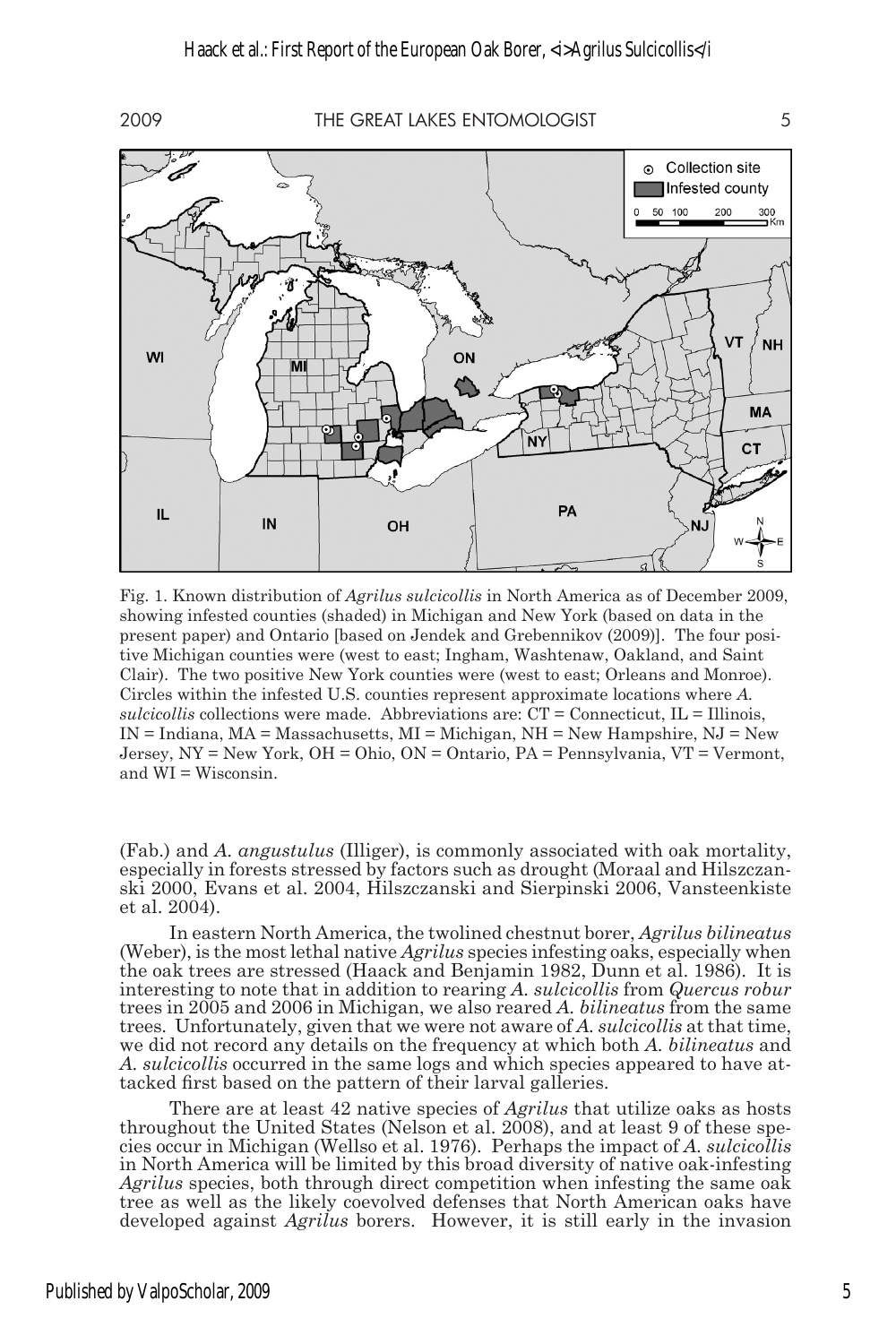process to declare with any certainty what the final impact of *A. sulcicollis* will be in North America.

#### **Acknowledgments**

We thank Leah S. Bauer, Tina M. Ciaramitaro, James R. Manor, Deborah L. Miller, Therese M. Poland, and Brian B. Sullivan for sharing specimens and collection records of *A. sulcicollis*; Charles L. Bellamy for information on oak-infesting *Agrilus;* Manuel Colunga-Garcia for assistance in preparing Figure 1; Jason B. Oliver and Joshua P. Basham for providing unpublished data presented below in the note added in proof; and Robert W. Carlson, Daniel A. Herms, E. Richard Hoebeke and two anonymous reviewers for suggestions on an earlier draft of this paper.

#### **Note Added in Proof**

We recently learned that an additional 20 adult specimens of *A. sulcicollis* were collected from sticky traps at multiple locations in Michigan in 2003-2004. Of the 20 specimens, 2 males (collected on 11 June 2003) and 3 females (collected on 16 June 2003, 20 June 2003, and 3 July 2003) were from Wayne County, MI, near Canton, and represent a new county record for Michigan. This survey was conducted by Jason B. Oliver of Tennessee State University (TSU) and was part of a cooperative agreement with USDA APHIS Otis Methods Laboratory to trap emerald ash borer, *A. planipennis*. The *A. sulcicollis* adults were identified by Joshua P. Basham (TSU) and confirmed by Ted C. MacRae and Richard L. Westcott. The specimens are housed in the TSU insect collection at the Otis L. Floyd Nursery Research Center in McMinnville, TN. One of the male specimens from Wayne County, MI, is pictured on-line at <http://bugguide. net/node/view/359113/bgpage>.

#### **Literature Cited**

- **Alexander, K. 2003.** Changing distributions of Cantharidae and Buprestidae within Great Britain (Coleoptera), pp.39-52. *In* M. Reemer, P. J. van Helsdingen, and R. M. J. C. Kleukers (eds.), Proc. 13th Int. Colloquium of the European Invertebrate Survey, 2-5 September 2001, EIS-Nederland, Leiden.
- **Bílý, S. 1982.** The Buprestidae (Coleoptera) of Fennoscandia and Denmark. Fauna Entomol. Scand. 10: 1-106.
- **Bílý, S. 2002.** Summary of the bionomy of the buprestid beetles of Central Europe (Coleoptera: Buprestidae). Acta Entomol. Mus. Nat. Pragae, Suppl. 10: 1-104.
- **Bouget, C. 2005.** Short-term effect of windstorm disturbance on saproxylic beetles in broadleaved temperate forests: Part I: Do environmental changes induce a gap effect? For. Ecol. Manage. 216: 1-14.
- **Dunn, J. P., T. W. Kimmerer, and G. L. Nordin. 1986.** The role of host tree condition in attack of white oaks by the twolined chestnut borer, *Agrilus bilineatus* (Weber) (Coleoptera: Buprestidae). Oecologia 70: 596-600.
- **Evans H.F., Moraal L.G., and Pajares J.A. 2004.** Biology, ecology and economic importance of Buprestidae and Cerambycidae, pp. 447-474. *In* F. Lieutier, K. R. Day, A. Battisti, J.-C. Grégoire and H. F. Evans (eds.), Bark and wood boring insects in living trees in Europe, a synthesis. Springer, Netherlands.
- **Haack, R. A. 2006.** Exotic bark and wood-boring Coleoptera in the United States: recent establishments and interceptions. Can. J. For. Res. 36: 269-288.
- **Haack, R. A., and D. M Benjamin. 1982.** The biology and ecology of the twolined chestnut borer, *Agrilus bilineatus* (Coleoptera: Buprestidae), on oaks, *Quercus* spp., in Wisconsin. Can. Entomol. 114: 385-396.